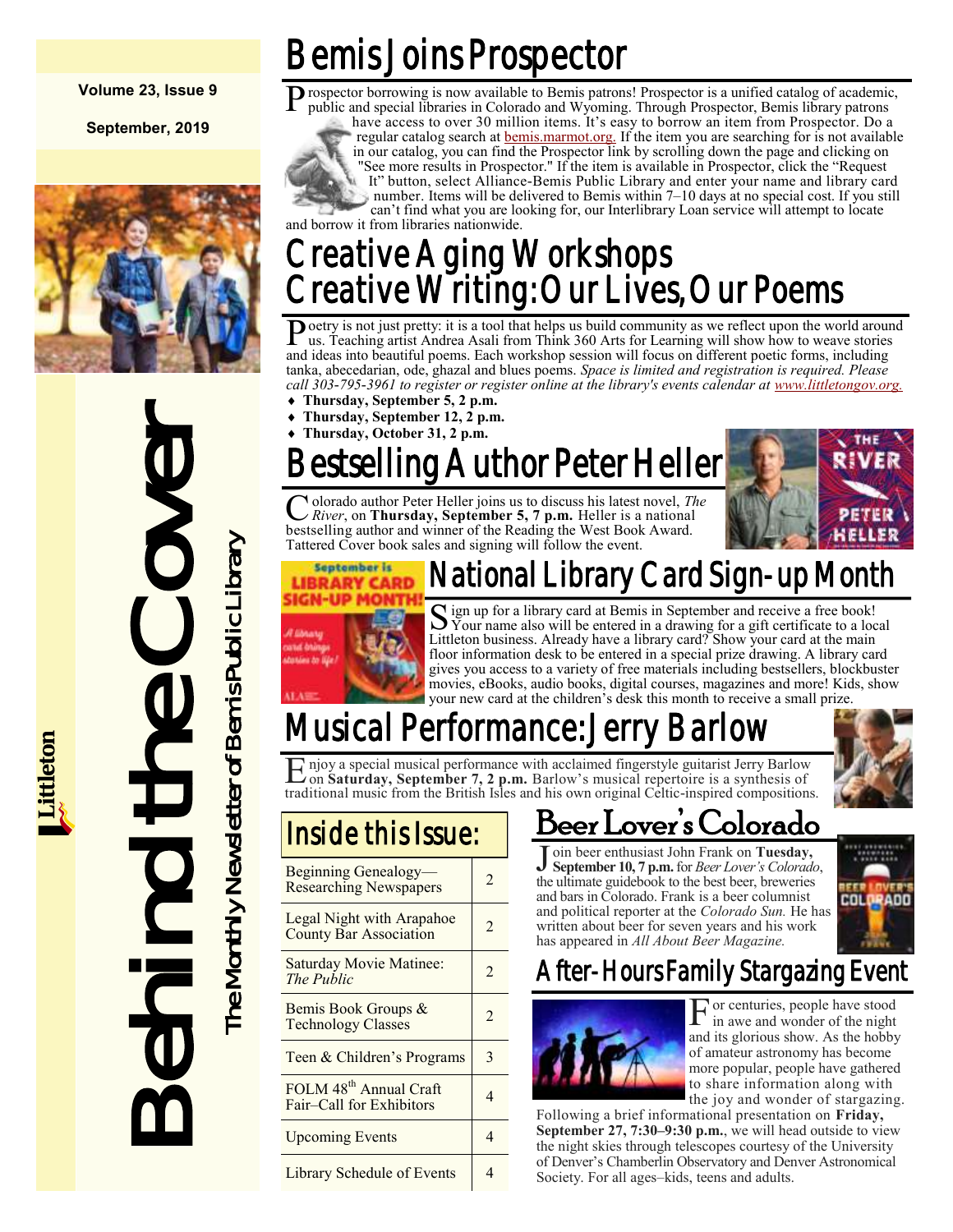# London with Active Minds

Join Active Minds on **Monday, September 16, 2 p.m.** to hear the story of one of the world's greatest cities. Along the way, we'll visit oin Active Minds on **Monday, September 16, 2 p.m.** to hear the some of London's most colorful characters and notable places.



## Beginning Genealogy-Researching Newspapers

H istorical newspaper resources are easy to access in this digital age. On **Tuesday, September 17, 9:30–11:30 a.m.,** learn tips and techniques for finding records in newspapers such as birth announcements, divorces, obituaries and news reports. Class fee is \$25 which includes the book *The Family Tree Historical Newspapers Guide.* Make checks payable to Columbine Genealogical and Historical Society or CGHS. *Registration required on or before Sept. 10. To register visit the library's website at [www.littletongov.org](https://www.littletongov.org/city-services/city-departments/bemis-library/library-events-calendar/-curm-9/-cury-2019) or call the library at 303-795-3961.*

## Power of Attorney & Living Will Clinic

 $\overline{\mathsf{L}}$ earn about powers of attorney and living wills and the benefits of completing them from Metro Volunteer Lawyers on **Monday, September 23, 2 p.m.** Discover how to choose someone to make medical and financial decisions for you in case you ever are unable to do so in the future. This program is open to the public.

Volunteer attorneys will return on **Monday, September 30** for appointments to assist individuals in completing powers of attorney and living will documents. *Registration for individual appointments is required and will occur at the program on September 23. Appointments will be limited to individuals who are financially eligible for free legal services.*

## Legal Night with Arapahoe County Bar Assn.

Meet with an attorney, free-of-charge, for up to a 30-minute consultation on **Tuesday,**<br> **Meet with an attorneys, from any** *Appointment Only***. Attorneys, provided by the Arapa**hoe County Bar Association, can help in the following legal areas: civil and commercial litigation, criminal defense, commercial and business law, employment law, estate planning, family law (including divorce), personal injury, accidents and wrongful death, probate administration and litigation and real estate. *Registration is required. Register online at the library's events calendar at [www.littletongov.org](https://www.littletongov.org/city-services/city-departments/bemis-library/library-events-calendar/-curm-9/-cury-2019) or call the library at 303-795-3961.*

## Movie Matinee: The Public

September 28, 2–4 p.m. A librarian helps a group of homeless people take refuge at the free public librarian helps a group of homeless people take refuge at the free public library during a brutal winter night. Emilio Estevez wrote, directed and stars along with Alec Baldwin. Free popcorn and lemonade at the movie. PG-13.



## Book Groups at Bemis

We have a variety of Book Groups that meet throughout the month. Choose a group<br>  $\leftrightarrow$  Senior Book Club<br>  $\leftrightarrow$  Books at Buck that suits your interests and join us for some stimulating discussions.

> Kent laruf Souls

 **Senior Book Club First Monday of each month at 2 p.m. Sept. 9\*:** *Our Souls at Night*

by Kent Haruf

In Holt, Colorado, widower Louis Waters is initially thrown when the widowed Addie Moore suggests that they spend time together, in bed, to stave off

loneliness. Soon, they are exchanging confidences, memories of lives now empty of family and hopes for the imminent future. *\* We will meet on the second Monday in Sept. due to the Labor Day holiday.*

#### **Monday Evening Book Group Third Monday of each month at 7 p.m. Sept. 16:** *Behind the Beautiful Forevers*

by Katherine Boo In this National Book Awardwinning true story, the author describes Annawadi, a presentday slum of Mumbai, India. Boo spent three years in India living with the poor behind the glossy billboards advertising



"Floors that Stay Beautiful Forever."

**Books at Buck**

**1 p.m. following the Thursday lunch hosted at the Douglas H. Buck Center, 2004 W. Powers Ave, Littleton, CO. For information about the Thursday lunch, please call 303-730-4605.**

**Sept. 26:** *Tallgrass*



by Sandra Dallas In the aftermath of Pearl Harbor, an internment camp for Japanese opens in a small Colorado

community, the town's residents struggle to accept the newcomers–particularly following a terrible crime.

 **Books & Beer Discussion Group Fourth Thursday of each month at 6 p.m. at Blind Faith Brewing Co., 2842 W. Bowles Ave, Littleton, CO 80120 Sept. 26:** *All Natural*

by Nathanael Johnson In this book about the merits of nature vs. technology, the author goes on a quest to discover if the natural approach to diet, childbirth, healing and the environ-

ment really keeps us healthier and happier.

# Technology Classes

Bemis has 24 Internet access computers on the lower level of the library, plus another seven located in the Children's Room for use by our patrons in fifth grade and younger. Free Wi- Fi is available throughout the library.



We also offer free computer and Internet classes. To learn about or register for an upcoming class and/or group use of our computer lab, call the library at 303-795-3961. Or, register for classes online at the Library Main Calendar at [www.littletongov.org.](https://www.littletongov.org/city-services/city-departments/bemis-library/library-events-calendar/-curm-7/-cury-2019/-selcat-157)

#### **Classes are held from 9:30–11 a.m. unless otherwise noted.**

- **One-on-One Tech Help 30-minute sessions Wed., Sept. 4, 11 and 18:**
- **9:30–11 a.m. and 1–3 p.m.**

**Mon., Sept. 23, 9:30–11 a.m.**

**Wed., Sept. 25, 9:30–11 a.m.** Sign up for a 30-minute individualized tech assistance appointment with a librarian. *Registration required.*

 **Mon., Sept. 9: Internet Basics** Have you always wanted to learn how to effectively use the internet, but didn't know where to begin? In this class we'll go over different web browsers, navigating the internet, bookmarking websites, internet safety and more.

**Prerequisites:** Computer basics (familiarity with keyboard and mouse).

- **Mon., Sept. 16: Canva Basics** Canva is a free graphic-design tool website you can use online. We'll learn how to make our own beautiful graphics using their simple drag-and-drop format. Everyone will go home with a flyer they created themselves! **Prerequisites:** Internet comfort (knows how to easily navigate a web browser, open new tabs, etc.), computer comfort (can easily use keyboard and mouse–both left and right clicking and the scroll wheel) and an active email account.
- **Wed., Sept. 25: Cell Phone Photography 6–7:30 p.m.**

Learn how to capture moments and memories beautifully, with just your smartphone! We'll go over tips and tricks for capturing the best image you can, as well as several free photo editing apps to use after you've taken your picture.

#### **Prerequisites:** Smartphone. **Mon., Sept. 30: Writing a Resume with Microsoft Word**

Learn how to use the Microsoft Word formatting tools to create a resume. We will go over special formatting, such as horizontal line breaks, inserting symbols and changing margins. We also will learn how to save documents as a PDF.

**Prerequisites:** Computer basics (familiarity with keyboard and mouse) and Microsoft Word basics.

 **Open Computer Lab 9:30–11 a.m.** *Every* **Thursday morning.** *No registration required.* Get answers to your computerrelated questions. Practice computer skills and have a little one-on-one time with a computer class instructor. Bring your smartphone or tablet and receive individual help downloading ebooks and eaudiobooks.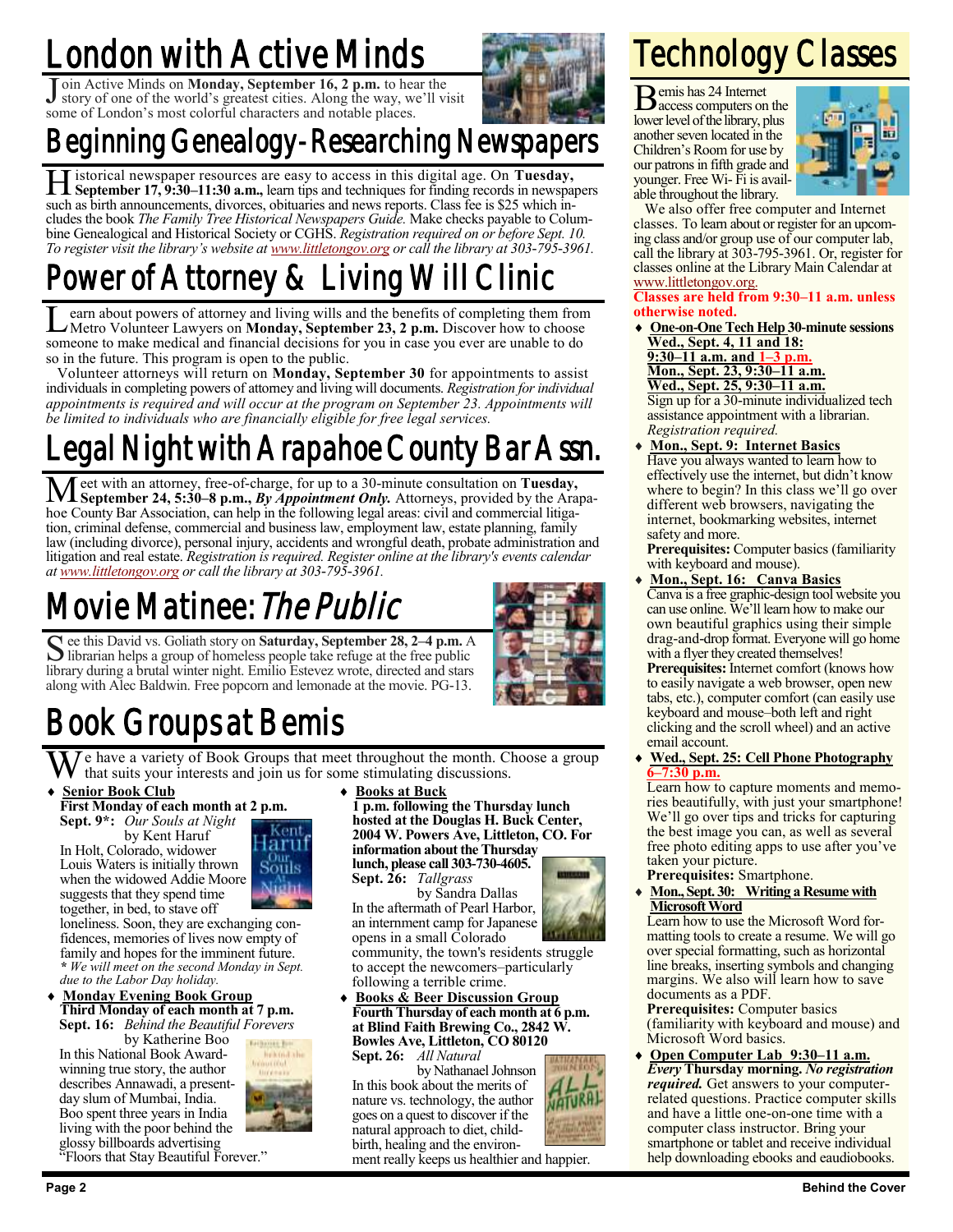

[F](https://bemis.libguides.com/teen-deck) or more information, call the at 303-795-3961 and ask for Teen Deck or send an email to or more information, call the library at 303-795-3961 and ask for the<br>n Deck or send an email to<br>httletongov.org.

[libem@littletongov.org.](mailto:libem@littletongov.org.)

 **Board Game Friday Board Game Friday Sept. 13: 5–7:30 p.m. Sept. p.m. Play board games and enjoy**  $\sqrt{\frac{1}{\pi}}$  snacks in the library after $hours. This is an after$ hours event. Participants must ar-

**Telephone at 7:30 p.m.** No **the registration required.** 

 $\bullet$  **Teen Advisory Group (TAG)**  $\overline{4^{\text{th}}}$  Saturday of every month, 12–1:30 p.m. Sept. 28: TAG, you're it! Enjoy fun and games while you earn community service credit by helping us make the library better. No registration required.

#### Bob Ross Paint–Along Bob Ross Paint–Along

G rab a brush and get ready to paint rab a brush and get ready to paint the paint of paint  $\mathbf{r}$ some happy trees on **Friday, September 6, Minister all the library will be all the library will be all the library will be all the library will be all the statements. 5–7 p.m.** The library will provide all the  $\blacksquare$ materials you need to **the materials you need to the listensity** paint along and make a pop culture and the calminated beautiful picture of **the action** 



your very own (or paint what you like while listening to the calming voice of a pop culture icon). This is an after-hours event. Participants must arrange for a ride home at  $\overline{7}$  p.m.

*Space is limited and registration is required. To register, call 303-795-3961 or register on-line at [www.littletongov.org.](https://www.littletongov.org/city-services/city-departments/bemis-library/library-events-calendar/-curm-9/-cury-2019/-selcat-97)*

#### Weekly Teen Book **Suggestion** Weekly Teen Book **Suggestion**

L ooking for a great teen read?<br>
Check out some of our new<br>
and popular books by visiting the ooking for a great teen read?  $\Box$ Check out some of our new **AML** Teen Deck Book page at **bemis.lib** [guides.com/teen-deck/books.](https://bemis.libguides.com/teen-deck/books) Every week a book will be reviewed by a Bemis teen reader. If you want [your favorite book featured](mailto:libem@littletongov.org) on this succession page, send an email to the teen

librarian at: libem@littletongov.org. Include your name, grade, title of your book, its author and one paragraph describing why you love the book. If your book is selected, you'll win a prize and have your book review featured online for a week!

# Children's Programs



## September is... National Library Card Sign-up Month

C you already have. Each September, Bemis and libraries elebrate Bemis by getting a library card or using the one across the country unite in a national effort to ensure every child signs-up for their own library card. Kids, show your new card and receive a small prize at the Children's Desk during September.



# Give Tech a Try

S top by the Children's Room to check out our new Code  $\delta$  Go Robot Mice and Ozobots on **Friday, September 13,**  $\bigcap$  top by the Children's Room to check out our new Code & **3–4:30 p.m**. They're simple to use and fun for a wide age range. For kids ages 4 and up (under 6 need to be with an adult).

# Dads and Donuts

C alling all Dads, grandpas and uncles! Bring your life for a fun story time with donuts, juice and coffee of September 28, 10–10:30 a.m. For ages 1–5 and caregivers. alling all Dads, grandpas and uncles! Bring your little ones in for a fun story time with donuts, juice and coffee on **Saturday,** 



# Biography in Context Database

N ow that school is back in session, research assignments won't be far behind. Numerous research databases are available through the library's website. At our online catalog research databases are available through the library's website. At our online catalog [bemis.marmot.org,](https://bemis.marmot.org/) click on Research & Learn and then on Research Databases A-Z. If you need biographical information, give Biography in Context a try. This online database provides over 650,000 biographies of the world's most influential people which can be searched by name, occupation, nationality, ethnicity, gender or birth/death dates and places. In addition to authoritative reference content, the product offers videos, audio selections, images, primary sources and magazine and journal articles helpful to all ages.

# ngoing Programs

 **All Together Now Story Time: All Ages. Monday at 9:30 or 10:30 a.m. and Wednesday at 10:30 a.m.**

Thirty minutes of stories, songs and activities. For kids of all ages, but children under age 3 *must* attend with an adult.

- S Stoiw @your library
- **Story Box: Ages infant-36 months. Tuesday at 9:30 & 10:30 a.m. and Wednesday, Thursday & Friday at 9:30 a.m.** Thirty minutes of stories and songs for children and a caring adult to introduce the joys of rhythm, rhyme and reading.
- **Preschool Story Time: Ages 3 and older. Thursday & Friday at 10:30 a.m.** Thirty minutes of stories, songs and activities with a *puppet show on September 5 and 6.*



**Ready, Set, BUILD Lego Club: For Kids in Grades K–5 Saturday, September 7, 3 p.m.** You bring the creativity and we'll provide the Lego bricks.

Call 303-795-3961 to register.

 **Paws to Read: For Kids in Grades K–5 Saturday, September 14, 10 a.m.–noon\***

Kids are able to practice reading to a furry friend. Call 303-795-3961 to register for a 20-minute spot. *Presented by Denver Pet Partners* and *The Delta Society.*